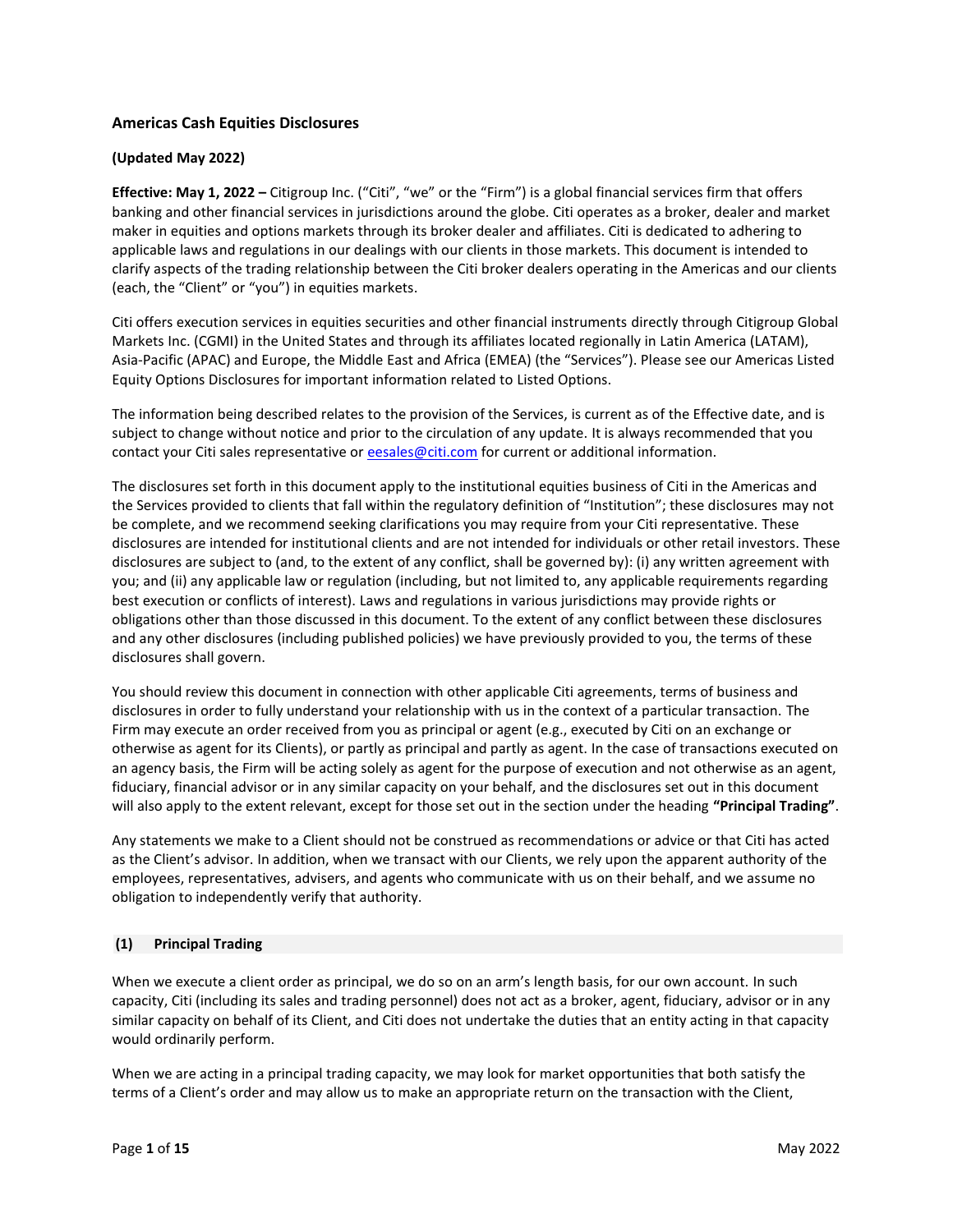including while executing other transactions to satisfy our own, competing trading interests and responding to competing orders from other Clients. As such, except to the extent that we have agreed to different terms of execution with a Client, we will exercise our reasonable discretion in entering into a transaction with a Client based upon its order, including with respect to fill quantity, execution time, prioritization and whether to hedge or enter into such transaction electronically, manually, on aggregated basis with other orders or using internal or external sources of liquidity.

We make markets in equity securities and related products. We also act as an Authorized Participant in the creation and redemption of exchange-traded products (ETPs). As a market maker, we may have a number of positions and execute against the competing orders of multiple Clients, as well as trading to satisfy our own interests. As a result, we may trade with others prior to or alongside hedging or executing a particular Client's order.

Subject to and where allowed by applicable law, we may hedge any transaction. This activity may take into account both the information that you provide when asking us to quote for a transaction and any information held regarding your previous trading activity. Following the receipt of an order or an indication of interest likely to result in a Client transaction, we may, in our reasonable discretion, engage in hedging as we determine appropriate to manage risks that we assume in connection with such transaction or to inform the pricing of such transaction. We also exercise reasonable discretion in deciding how, when, and where to hedge, which may take into account both internal and external sources of liquidity. The risk may be hedged by the desk the order was routed to and/or other desks, and those desks will have visibility to client order information. Our hedging, and other market-making activities can affect: market levels; the prices we offer to a Client or at which execution occurs; the availability of liquidity at levels necessary to execute Client orders; the level at which a benchmark or reference market rate is set; and whether prices change in a manner that accelerates, triggers, or delays or prevents the triggering of, stop-loss orders, barriers, knock-outs, knock-ins or similar order conditions. While it is not intended that such hedging activity will cause any material detrimental effect to you, such activity may have an impact upon the prices you obtain when we trade with you or when you trade with other firms. This activity may be entered into at any time after you ask us to provide a quote for a transaction. In conducting our hedging, positioning, and other market-making activities, we endeavor to employ means reasonably designed to avoid undue market impact, and in all cases we endeavor to comply with applicable law.

In some cases, we do not disclose information regarding such activities to our Clients on an order- or transactionspecific basis, but we require our personnel to be truthful if they agree to provide such information. We also are under no obligation to pass on to a Client profits derived from those activities. Further, we generally do not disclose the amount of revenue we earn or expect to earn from a transaction or the components of our "all-in" price, but again, we require our personnel to be truthful if they agree to provide such information.

All quotes provided to a Client are indicative quotes (unless we indicate otherwise e.g., by providing a quote in response to a request for a firm quote, or by displaying quotes with a clear reference that such quote is actionable not indicative. We may quote a principal transaction as an all-in price or as a guaranteed price including the addition of a commission.

When determining prices at which we will trade as principal, we may take into account factors including, but not limited to: product type; the market in which the transaction would occur; the type of order; the size and direction of the transaction; other pricing information; and internal costs. We may also take into account Client-specific and transaction-specific factors including, but not limited to: the volume, types, size, frequency or speed of trading the Client executes with Citi and in the market; the potential market impact of the Client's trading activity with Citi and in the market; the Client's credit quality and Citi's credit exposure to the Client; specific terms of the transaction or governing documentation; and the extent and nature of the Client's business relationship(s) with Citi. Local legal or regulatory requirements may also be determinative. Some of these factors might operate to a Client's disadvantage and may delay or prevent the execution against the order or increase the slippage or difference between any specified price trigger for the order and the actual execution price.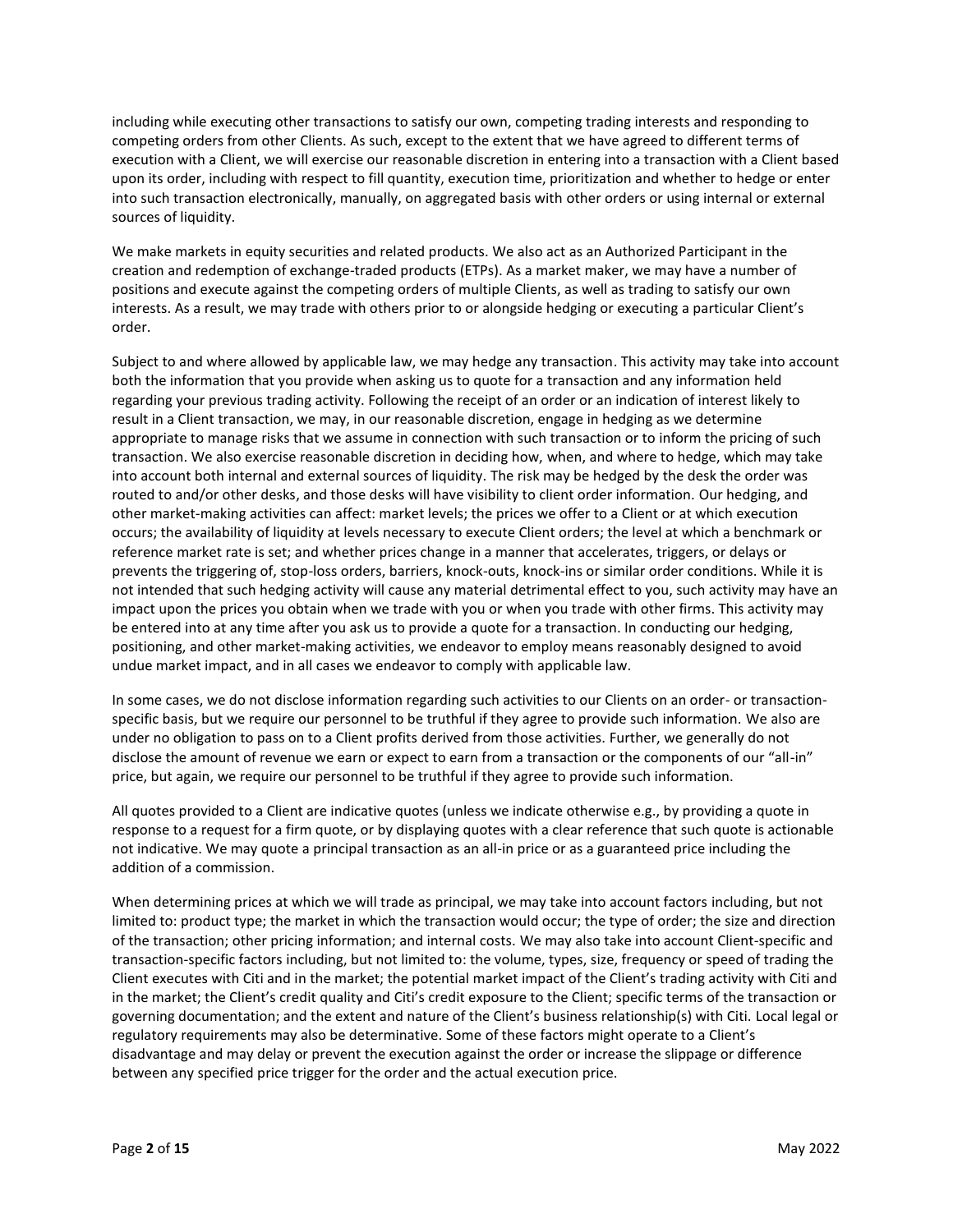The relevant impact of each individual factor on the price of a transaction will differ depending upon the specific circumstances of that transaction. As a result, we may quote different prices to different Clients or at different times for the same or substantially similar type of transaction.

Where we provide quotes when acting as principal, we may, subject to applicable law: decide the transaction size or sizes of such quotes; update or withdraw such quotes at any time; execute orders at a better price than set out in such quotes; execute orders at a different price than such quotes in respect of transactions where execution in several securities is part of one transaction or in respect of orders that are subject to conditions other than market price. In addition, where we receive an order of a size bigger than our quotation size, we may decide to execute that part of the order which exceeds our quotation size at the quoted price, or at a different price; where we provide such quotes in different sizes and receive an order between those sizes, we may decide to execute the order at one of the quoted prices, or at a different price. Further, we may limit both the number of transactions that we undertake to enter into with a client pursuant to any quote and the total number of transactions that we undertake to enter into with different clients pursuant to any quote. Lastly, we may make any other modifications to our quotes as we determine in our sole discretion are necessary or desirable.

When you enter into Equities transactions with us, it will be on the basis that you have read and understood these terms of dealing. If you have questions after reading this document, please contact a senior Citi representative. This document is also available at<https://www.citibank.com/icg/about/disclosures/> and may be updated from time to time.

# **(2) IOIs**

Communication with Clients about trading axes and client flow is a constant activity in which our Global Sales and Trading team engage. We communicate about such trading activity using a wide variety of media, including phone, Bloomberg (either via chat or the terminal), Symphony chat, e-mail and, at times, face-to-face. For the above communication methods (and any other non-FIX, non-systematized communication means), Citi, consistent with industry practice, does not use AFME qualifiers when communicating IOIs using these means. We do adhere to the AFME Framework and use AFME qualifiers as described below, for all system-generated and fix-communicated IOIs. IOIs that are not entered mechanically may not adhere to that framework and will be noted accordingly. That being said, all of our client communications concerning trading axes and client flows follow the common regulatory guidance that our communication is *truthful, accurate and not misleading* (FINRA 09-28).

Citi's indications of interest ("IOIs") may be communicated through Citi's proprietary order management system or a third-party vendor system. These IOIs may be actionable or non-actionable (in whole or part). These IOIs may also be either "natural" or "non-natural," and may either represent client or house/principal interest. IOIs may be targeted/customized to the recipient or disseminated publicly.

In designating IOIs as "natural" or "non-natural", and "client" or "house", Citi generally follows the AFME/IA Framework for Indications of Interest [\(https://www.afme.eu/globalassets/downloads/divisions/equities/afme-eqt](https://www.afme.eu/globalassets/downloads/divisions/equities/afme-eqt-framework-for-indications-of-interest.pdf)[framework-for-indications-of-interest.pdf\)](https://www.afme.eu/globalassets/downloads/divisions/equities/afme-eqt-framework-for-indications-of-interest.pdf). This disclosure clarifies Citi's use of those IOI designations where the Framework is ambiguous:

• Citi's C:1 – Client Natural (Block) and C:2 – Client Natural (Working) IOIs are intended to reflect our existing orders. However, some C:1 and C:2 IOIs are not systematically linked to the order they represent and will not update any reduction in available quantity. These IOIs will appear with the disclosure: "Qty available at time of posting-may vary thereafter". So long as the customer order has been received by Citi, Citi may use either a C:1 or C:2 IOI to represent both the customer order, and Citi's cash hedge orders entered to offset the risk of a client-initiated swap\*. In either case, the order may or may not be working in the market.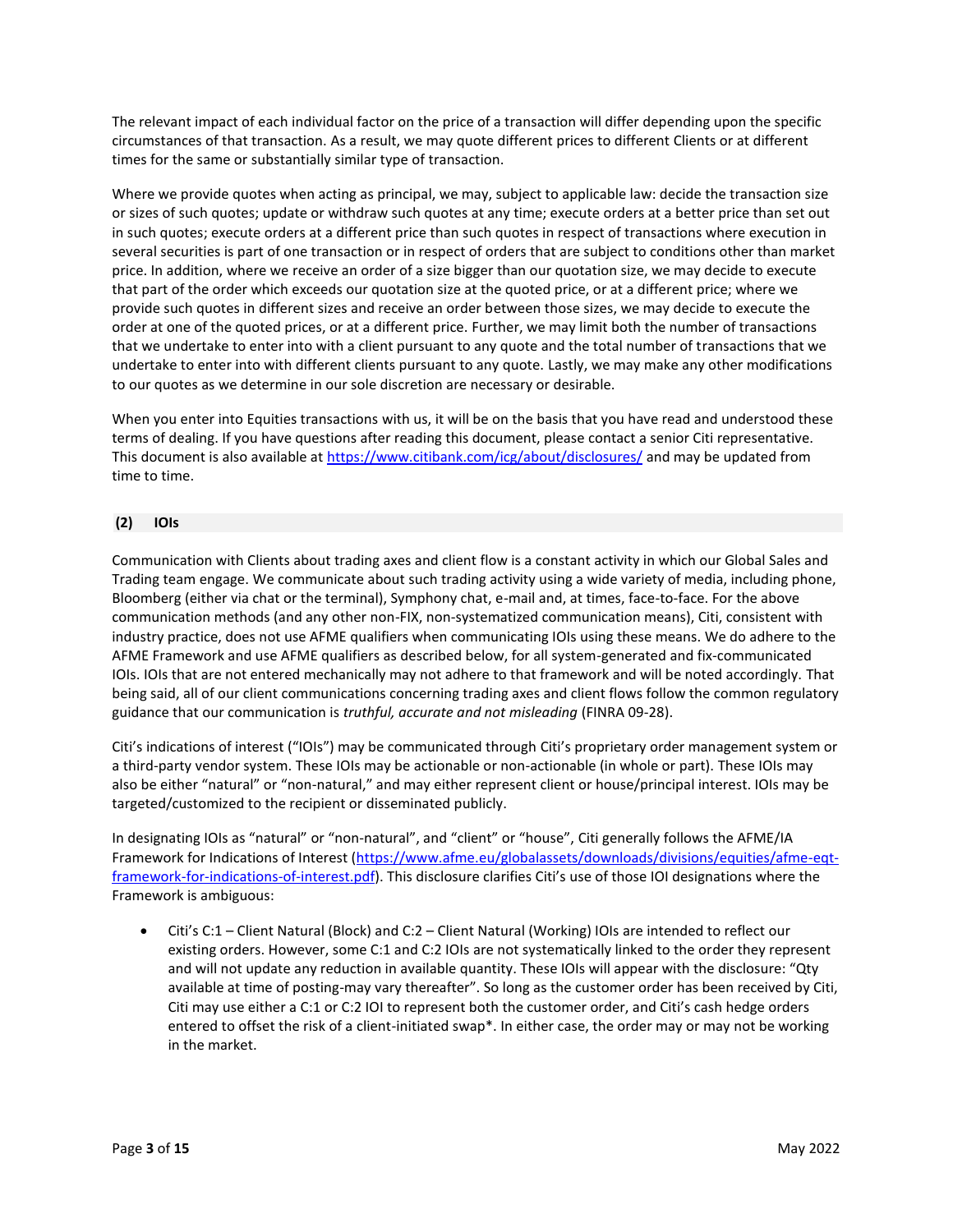\* Swap hedging flow is Citi principal flow, executed and reported as such. However, for the purposes of additional transparency, these hedging transactions are advertised as a C:1 or C:2 IOI (as the liquidity sought is related to a client-initiated swap order).

- When Citi transmits an H:1 House Position Unwind IOI, Citi does not intend to immediately replace that position. When Citi transmits an H:2 – House Position Wanted IOI, Citi is engaging in proactive hedging activity and does not intend to immediately unwind the resulting position. Citi may at any time and without prior notice to clients, under certain circumstances (e.g., changing market conditions or risk appetite) decide not to fill published size or trade out of or replace traded positions acquired in response to these IOIs. Positions may include cash equities and/or derivatives.
- Citi may use the P:1 Potential IOI when Citi has a reasonable expectation that it has a client interest. Please note that, consistent with the Framework, at the time of display, P:1 IOIs do not necessarily represent a customer order that Citi has received, and no assurance can be given that the potential interest will result in a trade until Citi has had a conversation with both the buyer and the seller.

A client tiering arrangement is used to facilitate dissemination of IOIs.

If you have questions regarding our IOI practices, please contact your Citi representative.

# **(3) CGMI ATS**

CGMI operates a new alternative trading system known as Citi-ONE ATS (the "ATS") – Market Participant ID (MPID) is ONEC and Market Identifier Code (MIC) code is ONEC.

The technology platform of this new ATS is hosted, operated, and supported by a service provider, Operations and Compliance Network, LLC ("Ocean"), subject to the direction and oversight of CGMI as the broker dealer operator. Some important features of the new ATS include interactions between the ATS and CGMI's algorithms and smart order router (the "SOR"), described further below. For more comprehensive information regarding the features and functionality of the new Citi-ONE ATS, kindly review the Citi-ONE Form ATS-N (disclosure document) publicly available on the U.S. Securities Exchange Commission (SEC) Form ATS-N Filing and Information page here: [https://www.sec.gov/divisions/marketreg/form-ats-n-filings.htm.](https://www.sec.gov/divisions/marketreg/form-ats-n-filings.htm)

Citi-ONE, through Ocean and another third-party market data service provider, provides three real-time, continuous data feeds to CGMI's algorithms and SOR. There are confidentiality agreements in place with Ocean and the other third-party market data service provider that prohibit the use of such data by Ocean and the thirdparty market data service provider other than to carry out their obligations to CGMI. These data feeds contain aggregated and anonymized buy and sell information for resting orders ("Orders") from all Participants in the ATS that are priced at or within the National Best Bid and Offer.

- Aggregated anonymized information about all resting Orders in the ATS is subject to these data feeds, whether such Orders were sent indirectly via CGMI's algorithms or SOR or directly by a Participant, and regardless of whether a user is a Client, an Affiliate or Business Unit (trading as agency or principal) of CGMI. Conditional Orders and Market on Close orders are not included in the data feeds.
- These aggregated and anonymized ATS data feeds include symbol, side (buy or sell), quantity available at or within the NBBO across all Orders in the ATS and a timestamp of the snapshot included on the continuous data feeds from the ATS. The data feeds do not include the timestamp of any individual Order.
- The three data feeds include aggregate quantity represented at three price levels within the NBBO on each side: the bid (buy and sell Orders at the bid price), midpoint (buy and sell Orders at the midpoint price) and offer (sell and buy Orders at the offer price).
- In the event there is only one Order resting in the ATS within the NBBO on a given side of the market for a symbol, that Order will still be included in the relevant data feed. Although information cannot be aggregated in such instances, the data feeds will not reflect that the trading interest is comprised of a single Order, and the Order will be anonymized.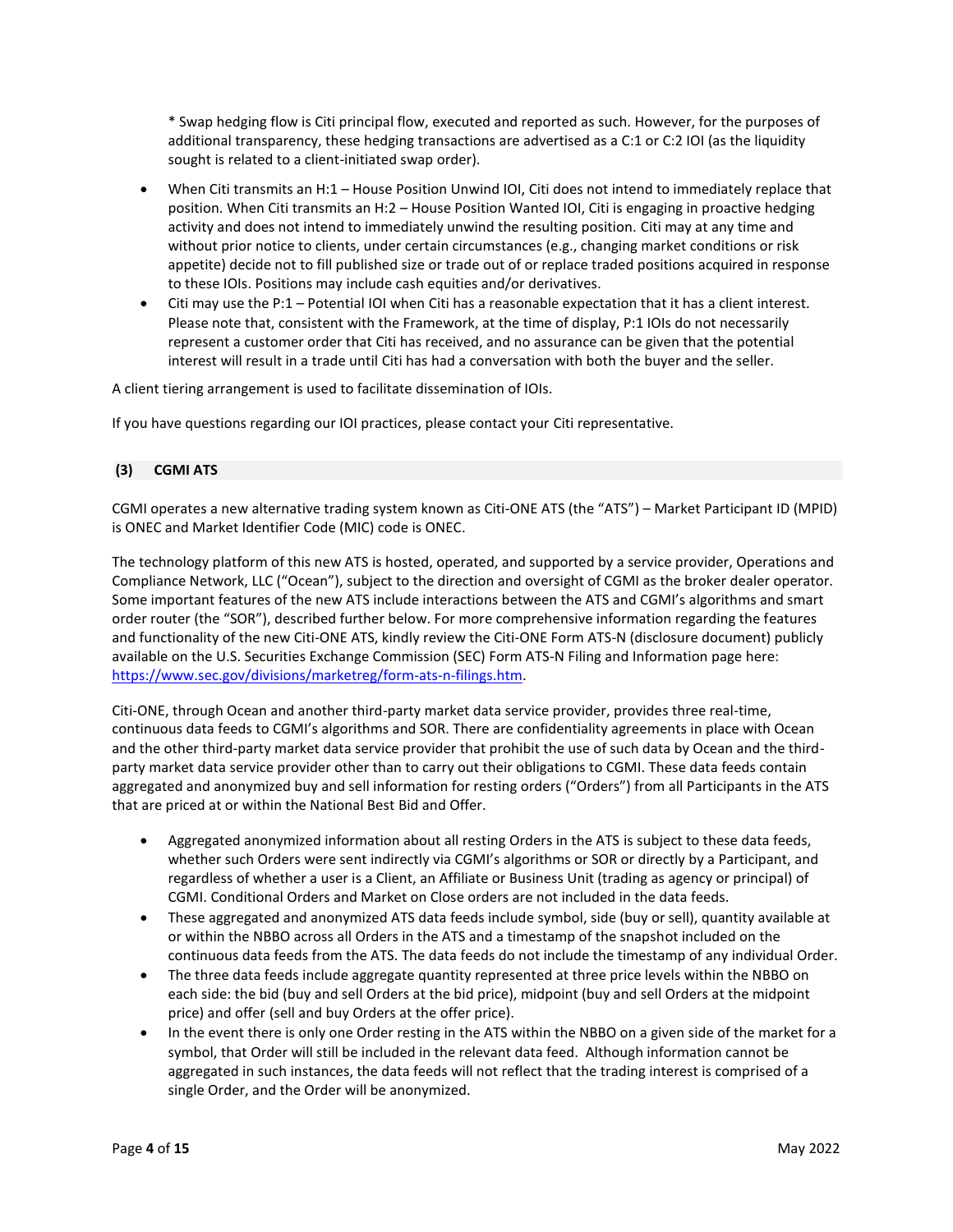- The data feeds are provided to the CGMI algorithms and SOR by Ocean and another third-party service provider. The algorithms and SOR use the data in the feeds solely to make efficient real-time decisions regarding whether and when to route orders to Citi-ONE, and what price conditions and quantity to apply to those orders.
- CGMI may use the data feeds to preference the ATS over other potential routing destinations when CGMI has determined, in accordance with applicable internal procedures, that such routing and preferencing decisions are consistent with CGMI's best execution obligation.

Users of CGMI's equity algorithms and SOR may not opt out of having their Citi-ONE resting Orders included in the data feeds that are provided to CGMI's algorithms and SOR. However, users of CGMI's algorithms and SOR may request that their orders not be routed to the ATS by contacting their Equities client coverage person and receiving confirmation from CGMI that the request has been completed. Direct Subscribers can determine whether to send Orders to the ATS.

FINRA publishes alternative trading system ("ATS") trade and volume information on its website, accessible via this link[: https://otctransparency.finra.org/otctransparency/AtsIssueData](https://otctransparency.finra.org/otctransparency/AtsIssueData)

# **(4) Central Risk (CGMI)**

CGMI's Central Risk Desk ("Central Risk" or "CR") is tasked with optimizing CGMI's risk portfolio and may use a variety of hedging products, engage in securities trades with customers and the markets, and make two-sided institutional size markets via Indications of Interest ("IOIs") in a range of NMS Securities.

Trades executed with CR are done on a principal basis with Citi. CR trades with clients on an immediate-or-cancel basis, based on contemporaneous market prices, and does not transact in the market in order to source liquidity for a particular transaction, unless required by law/regulation (e.g., Regulation NMS top-of-book sweeps). However, in its role managing the Firm's risk, CR continuously evaluates its risk position in the context of the market and may transact in the market in a variety of products in response to changes in its evaluation of risk. If the contemporaneous market price used by CR to price transactions with clients differs from the price to CR in sourcing or liquidating risk, the resultant profit or loss accrues to Citi.

CR makes its non-displayed principal liquidity available via two distinct interactions called "Pillars": Direct Client Access program ("DCA" or "Pillar 1") and Liquidity Hub ("LH" or "Pillar 2"). The availability of other interactions or Pillars may vary based on region and market, so please contact your CGMI coverage for more detail.

Clients who interact with CGMI via Electronic Execution may request access to CR by contacting their Sales representative. Clients who interact with CGMI via Program Trading and/or High Touch will be enabled at Citi's discretion based on factors including, but not limited to, overall client relationship and technology capabilities - clients may request opt-out by contacting a Citi sales representative. For clients executing on swap, we may strike the original hedge for any swap by executing a principal transaction, such as against LH, rather than executing at a third-party market center, venue, or an exchange - clients that prefer we not do so may contact their Sales representative, though we retain the ultimate discretion. Orders filled by CR will be denoted as principal capacity executions on trade confirmations.

# Pillar 1 - DCA

Clients can access DCA in a variety of ways including by sending a directed Immediate or Cancel ("IOC") order to CR DCA, or by instructing CGMI Smart Order Router ("SOR")/Algo to send orders to CR DCA in addition to other venues. Client identification and parent order information are passed to CR platform, along with execution details including quantity and price. This information is not passed to Liquidity Hub.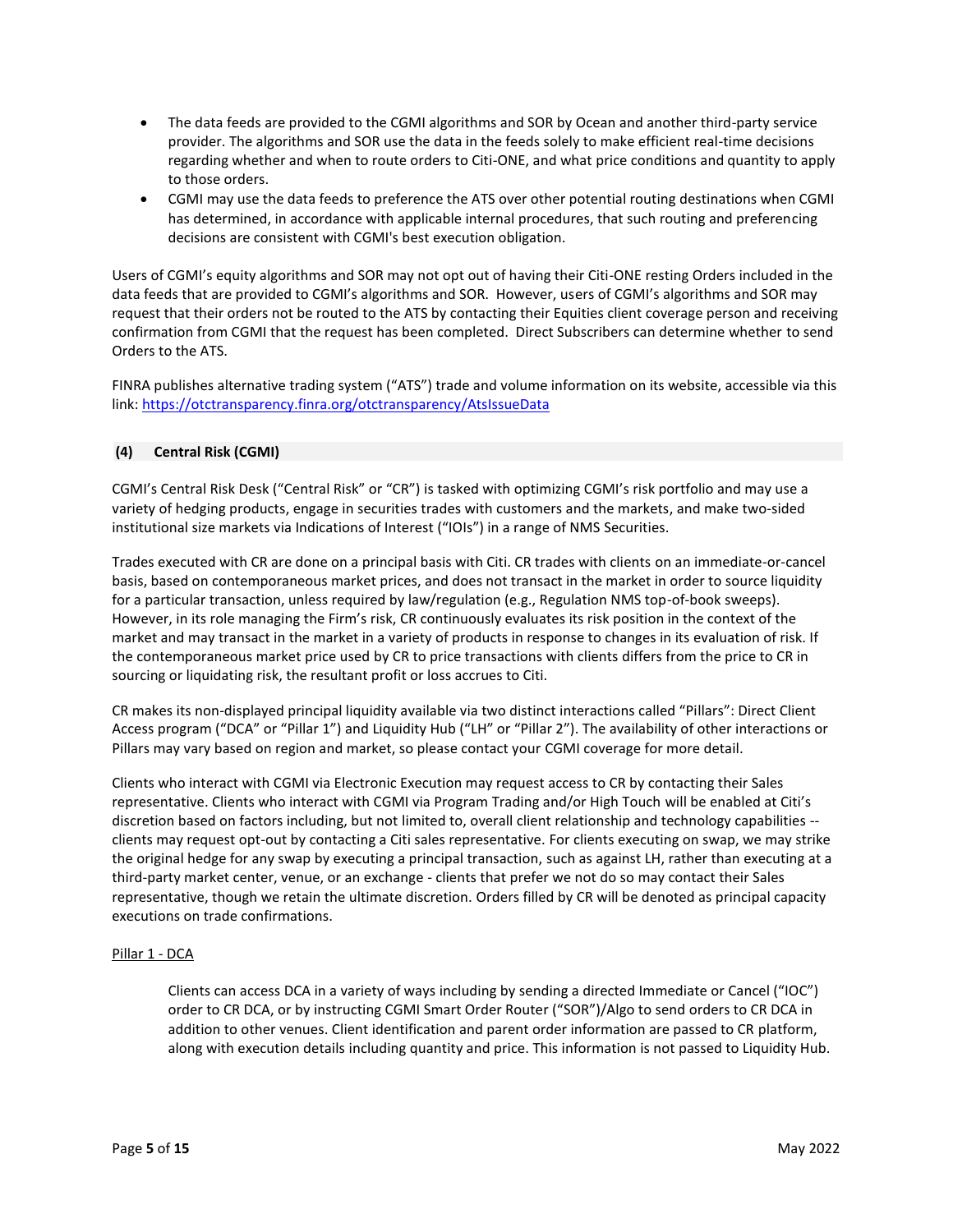### Pillar 2 – Liquidity Hub

LH is an internal source of CGMI principal liquidity for Electronic Execution ("EE") orders, orders from Citi affiliate's and high-touch orders submitted to EE by CGMI's Equities Division trading personnel. Clients' parent algo orders can interact with LH by sending an order to Electronic Execution directly, or via Program Trading and/or High Touch. If a client order is executed partially or fully in LH, CR trading personnel will, after such execution, become aware of the client's identity and execution details. In the event of a partial fill, the unfilled quantity is not disclosed.

EE algorithms can interact with LH in the following two ways, both of which are commonly referred to by CGMI as "factor facilitation":

Sending an IOC order to LH – when an IOC child order is entered with LH, LH considers that order in isolation, i.e., without regard to the existence of any other order received by LH. After determining whether the client order is a match to CR's appetite, LH will fill or cancel the child order.

Resting a conditional order with LH – conditional orders from external clients, CGMI's internal principal desks, and Citi's affiliates will rest with LH, and may be analyzed in isolation or in a portfolio with other resting conditional orders. Where resting conditional orders match CR's appetite, LH will request firm-ups for some or all of the resting conditional orders and will fill those firm-up orders that pass internal and regulatory control checks. If CR's appetite in any particular security is less than the quantity available in all currently resting conditional orders, LH will assign liquidity based on a variety of factors including, but not limited to, origin (e.g., from a Citi trading desk, or a client relationship), parent order leaves quantity, and order arrival time.

For both Pillars 1 and 2, CR trading personnel will not have knowledge of the unfilled quantity of a client's orders.

CR trading personnel will analyze the historical trades CR effects via DCA and LH. This information will be used to configure the CR system to make the trading experience more efficient.

Markets Quantitative Analysis ("MQA") analysts support the Citi Global Equities business in general and have access to principal and client orders and execution information across the Equities Division. In the context of the CR business, MQA analysts may be requested to analyze real-time or historical executed and unexecuted orders to further optimize the interactions.

See **"Principal Trading", "Confidentiality / Privacy and Data Management", "Conflicts of Interest"** and **"Quantitative Analysts"** sections for additional information.

### **(5) Citi External Liquidity**

This section of the disclosure applies to Citi's electronic execution offering in the Americas, specifically in the U.S., Canada, Mexico, and Brazil. In the Americas, Citi has access to various exchanges, Alternative Trading Systems ("ATSs")/Electronic Communications Networks ("ECNs"), Electronic Liquidity Providers ("ELPs")/Single Dealer Platforms ("SDPs"), Floor Brokers, and Inter-Dealer Brokers. For orders sent to Citi's cash equities High-Touch desks, we may access other liquidity sources such as other executing brokers.

### What are the external sources of liquidity you connect to?

Citi seeks to optimize trade execution across exchanges, ATSs, SDPs and other broker / dealers. Eligibility for venue interaction varies by country, trading desk, trader, client, and order parameters. Please contact your Citi representative for details as to your specific configuration and venue list.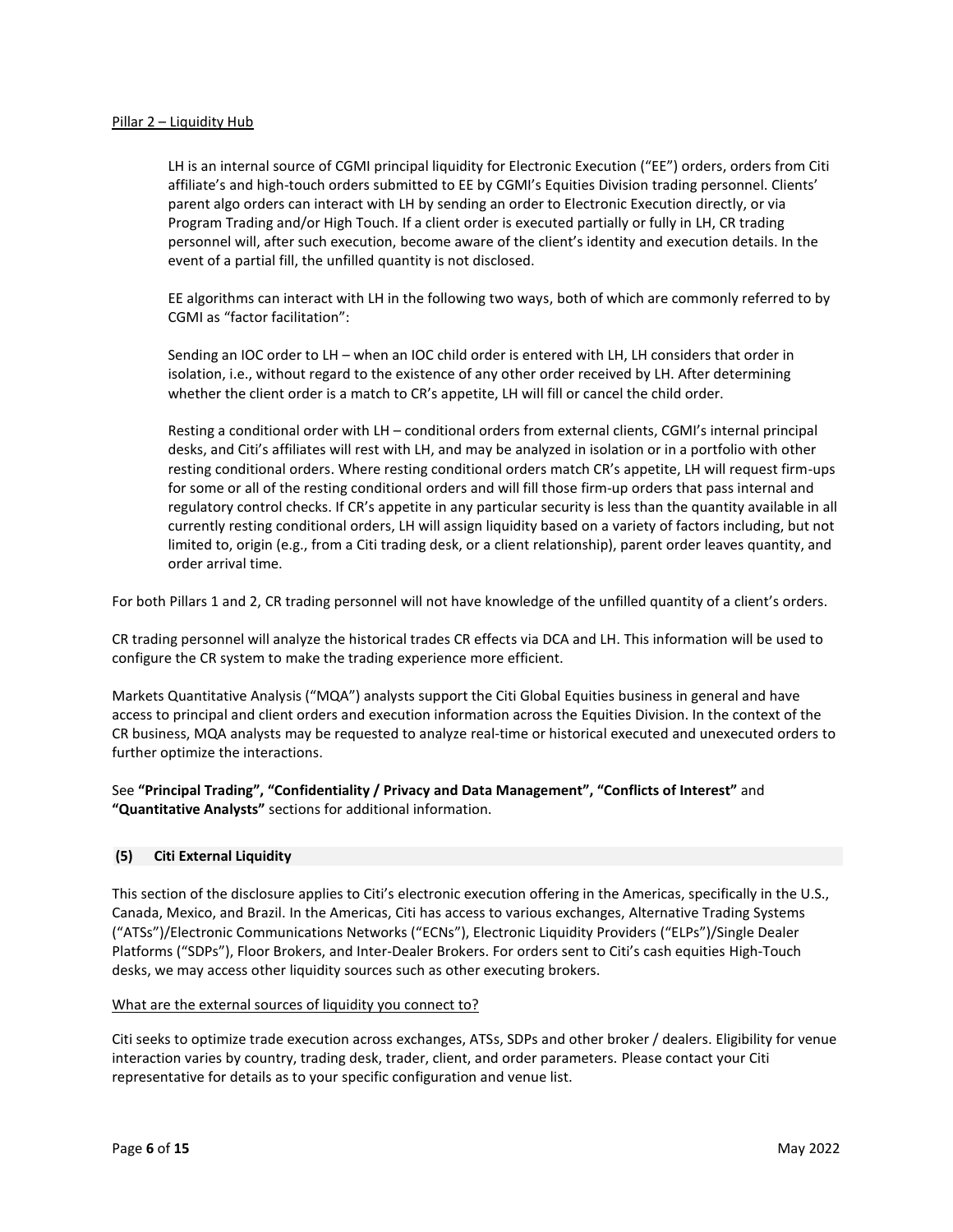## Can clients opt out of any external venues (incl. non-displayed liquidity sources)?

Clients have the ability to customize their venue routing preferences to "opt out" and/or "opt in" from interacting with any external venue where not prohibited by law, rule or regulation (for example, under Rule 611 of Regulation NMS).

Clients also have the ability to further customize their venue interaction preferences where supported on venue level. Such interactions may include the ability to leverage conditional orders, minimum execution quantity and select unique order types.

Citi may route to various SDPs and ATSs based on various factors described in the **"Order Handling / Routing"**  section below. The SDPs/ATSs may in turn provide Citi with data and statistics describing their experience resulting from interacting with Citi. If upon reviewing their data in conjunction with Citi's data, Citi finds that a specific client is responsible for continuously contributing to the negative experience of the SDPs/ATSs, Citi reserves the right to unilaterally disable access to the SDP/ATS for that particular client. In the event this were to occur, Citi would make a reasonable effort to notify the impacted client(s) in a timely manner and see if an alternate resolution is possible (e.g., disabling for certain types of flows/strategies/traders, or segmenting/isolating the flow via a separate session or fix tag on an opt-in basis where such a capability exists).

## Does Citi aggregate orders to fulfill minimum quantity?

No, Citi does not aggregate separate client orders to fulfill minimum fill requirements. Citi may, however, access venues that aggregate orders to fulfill Minimum Execution Size. Clients can choose to opt-out from executing on those venues that aggregate orders.

## Does Citi have an ownership stake in any venues that it connects to?

Citi has strategic ownership stakes in the following US-based execution venues: the Members Exchange "MEMX" which is an SEC-registered securities exchange; Triton Parent Company, LLC (formerly eBX LLC), for which Citi has a Board seat, and which is the holding company for Level ATS a US equity dark pool trading venue for the sell-side, and Luminex, a block trading venue built for the buy-side; and the Chicago Mercantile Exchange as part of its membership requirements.

### **(6) Order Handling / Routing**

This section of the disclosure refers explicitly to Citi's electronic execution offering in the Americas, specifically in the U.S., Canada, Mexico, and Brazil.

These disclosures aim to provide transparency and a general description to our clients regarding our order handling and routing practices, including the influence fees and rebates have on routing decisions. The general description may not be representative of how certain individual orders are handled.

### In what countries in the Americas does Citi offer electronic trading? Is any of it outsourced?

Citi has an electronic trading offering in the U.S., Canada, Brazil, and Mexico.

For the US markets, Citi operates an in-house built proprietary algorithmic container and Smart Order Routers. Citi may also use the Bloomberg Broker Network, an order routing service, as a means to connect to some broker dealers in the US offering markets for listed and OTC securities. Citi also maintains connectivity to a third-party broker/dealer in the event of temporary market connectivity issues.

For Canadian equities (including inter-listed securities traded in Canada), Citi routes client orders to Virtu ITG Canada Corp. for execution in Canadian markets.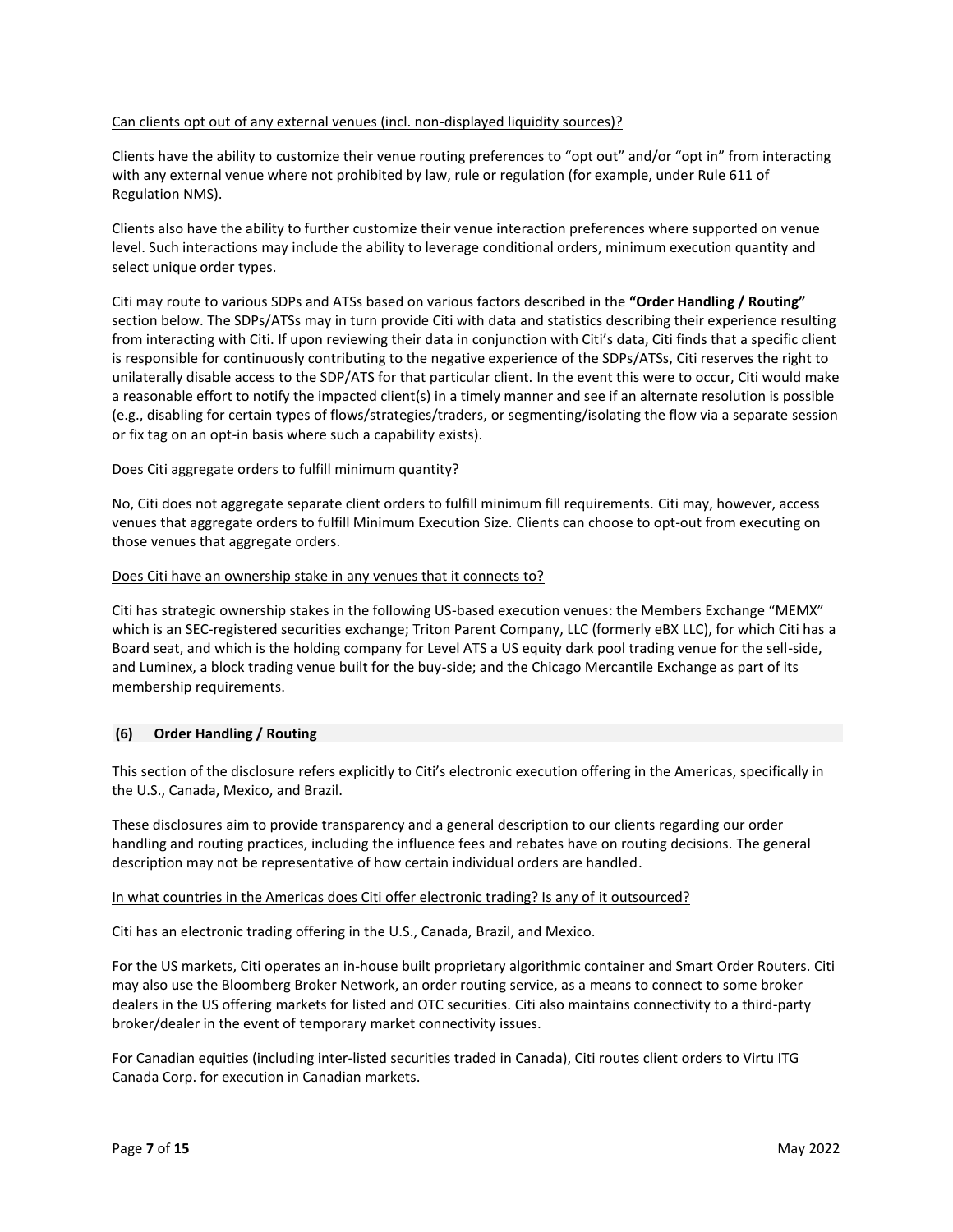For the Brazil and Mexico markets, Citi operates an in-house built proprietary algorithmic container. For Mexico, orders via Citismart algorithms pass through Ullink's smart order router solution.

## How is Citi charged for accessing market liquidity?

For exchanges, rates are published and standard. For non-exchange liquidity providers (Alternative Trading Systems or "ATSs", Electronic Communications Networks or "ECNs", Single Dealer Platforms or "SDPs", Electronic Liquidity Providers or "ELPs", and broker-dealers), Citi negotiates rates. Depending on the venue and Citi's interaction with the venue, Citi may incur a cost, execute at no cost, or receive a rebate. A client's fee arrangement with Citi will determine whether or not these economics are passed back to the client and/or influence the routing decisions.

### How does Citi interact with liquidity?

Configurations in each of the following three scenarios may vary by trading desk, trader, country, client, and order parameters. Clients should contact their Citi representative for details as to their specific configuration.

## 1. Liquidity Taking:

Citi's routers capture a contemporaneous snapshot of quotes, or orders from Citi-ONE, from various sources, including some or all of the following where available: exchanges, external off-exchanges venues, and Citi-ONE ATS, as described in the "**CGMI ATS**" section above. For more detailed information on Citi-ONE, please see Part III, Item 15, Display, in the Form ATS-N filings accessible here: [https://www.sec.gov/divisions/marketreg/form-ats-n](https://www.sec.gov/divisions/marketreg/form-ats-n-filings.htm)[filings.htm.](https://www.sec.gov/divisions/marketreg/form-ats-n-filings.htm)

If there is more aggregate liquidity available than is necessary to fill the order, the factors Citi uses when determining which venue(s) to select for marketable orders include, but may not be limited to, some or all of the following: fill rates & hit rates, average daily volume, venue fees, rebates and tiers, etc.

Certain configurations of Citi's Smart Order Routers may rank fee, rebate, and tier factors differently. For example, some configurations will place a higher weight on fees, rebates, and tiers, and may prioritize inverted external displayed exchanges (which provide a rebate for taking liquidity) and broker / dealers (which may provide a superior cost alternative). Further, certain configurations may route orders to venues sequentially or in parallel, route orders seeking price improvement and hidden liquidity within the spread or utilize ISO (Intermarket Sweep Orders) order types in some or all of the orders sent to lit Reg NMS protected exchanges.

2. Displayed Liquidity on Exchanges:

When we go to an exchange, Citi's Smart Order Routers may display all or a portion of the orders on exchanges. When a country has more than one exchange available to select from, the factors Citi's Smart Order Routers use when determining which exchange(s) to select for non-marketable orders include, but may not be limited to, some or all of the following: venue fees, rebates and tiers, queue length on the exchange, trade frequency and volumes on the exchange, or venue historical market share in traded security.

Certain configurations of Citi's Smart Order Routers may rank different factors differently. For example, some configurations will place a higher weight on fees, rebates, and tiers, and may prioritize posting on rebate paying venues.

3. Hidden Liquidity:

Citi may route hidden orders to exchange and off-exchange venues where available. Citi can utilize some or all of the following tactics in parallel or sequentially depending on the configuration: resting pegged orders, resting nonpegged orders, resting and responding to conditional orders, or utilizing IOC/FOK ping orders (sequentially or simultaneously)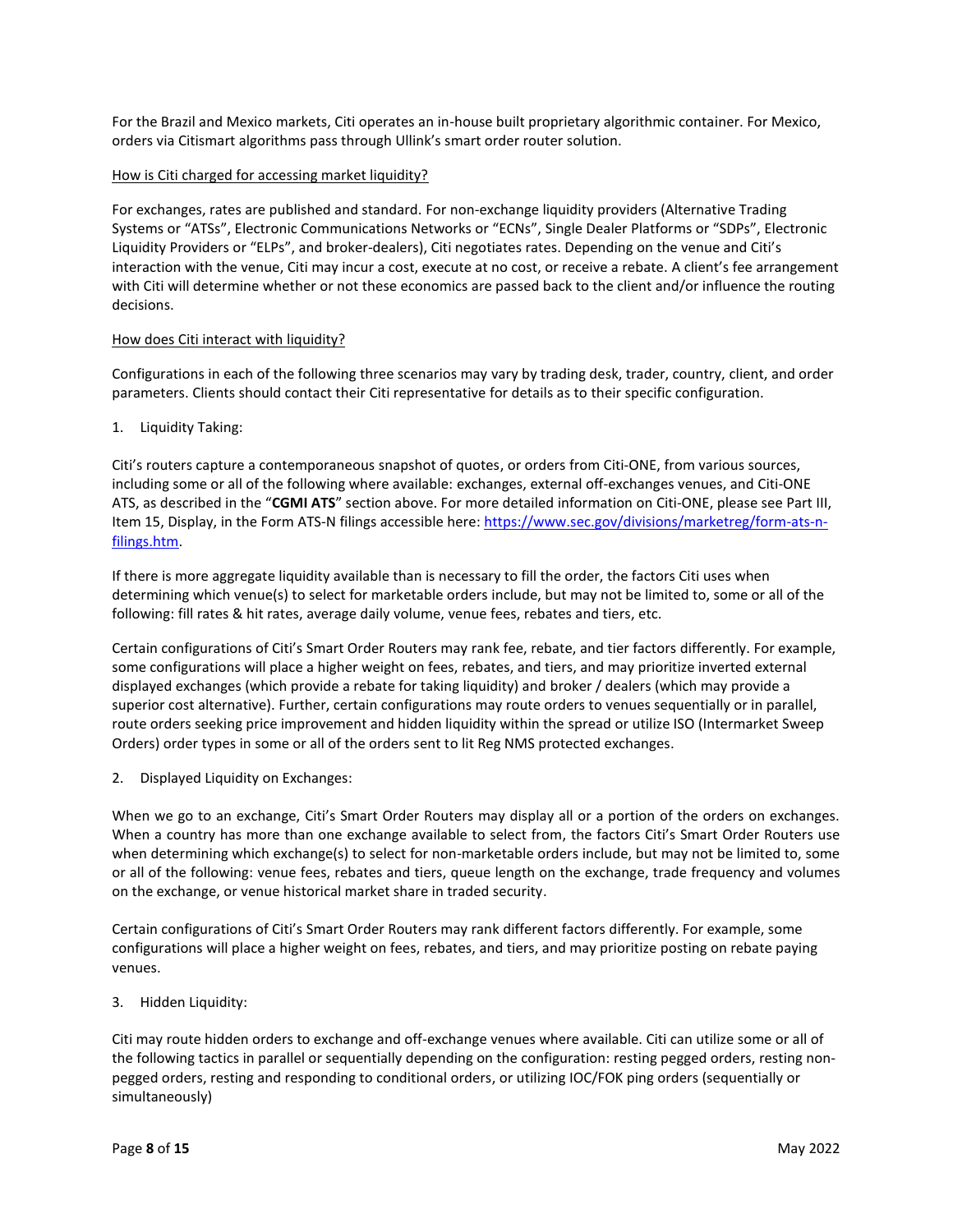When determining where to route, Citi's routing logic will weigh some or all of the following factors including, but not limited to, urgency of the parent order, historical fill / hit rates and market share, venue fees, rebates and tiers, historical markouts, availability of quotes from available liquidity sources, etc.

### What anti-gaming controls does Citi employ?

Citi employs a variety of anti-gaming tactics that are meant to protect the Client order from adverse price moves, information leakage and excessive market impact. The tactics vary by trading desk, country, client, and order parameters, and may include any of the following:

- Limiting prices of hidden orders and protecting those sent to ATSs and exchanges with a limit price threshold that tracks the price evolution of the volatility cone defined by the volatility of the security.
- Utilizing a minimum fill quantity to protect against pinging by small orders; minimum fill quantity may either have a static threshold and/or be adjusted dynamically intra-day.
- Adjusting the size and timing of orders such that it is randomized to minimize footprint detection.
- Limiting information leakage by not posting out loud for certain names and limiting the number of venues we have resting open orders at any given time.
- Suspending orders breaching beta adjusted and non-beta adjusted price move thresholds for manual intervention.
- Reducing exposure of child orders during events that result in higher than anticipated participation rates.

Clients should contact their Citi representative for details as to their specific configuration.

## What venues are eligible and how do you select the list of venues an order will interact with?

All orders are eligible for interaction with all venues Citi connects to, including Citi-ONE, by default, with the exception of CR via Pillar 1, or Pillar 2 (as described in the **"Central Risk"** section). At any time, Citi may choose to cease routing to certain destinations partially or entirely, as a result of Citi's analysis of the executions on an ad hoc basis and/or received during our Best Execution Committee review (please see **"Best Execution"** section). The decision to cease routing or to incorporate a different order of routing priority is typically made due to poor quantitative performance metrics, technical issues, and/or based on regulatory actions or reputational concerns. Based on a variety of factors, including Citi's discretion, interactions with such internal and external sources of liquidity may vary by trading desk, country, client, and order parameters.

Clients should contact their Citi representative for details as to their specific configuration.

# Does CGMI preference its own internal venues?

Citi algorithms and SOR may preference our internal principal liquidity (CR via Pillar 1, or Pillar 2, as described in the **"Central Risk"** section above) if a client opts in for CR interaction and it is available ahead of any other venue, internal or external.

Citi owns and operates Citi-ONE ATS for crossing orders in U.S. equities and generally preferences Citi-ONE as a routing destination when consistent with the Firm's best execution obligation. By default, all Citi client orders are opted in to interact with Citi-ONE.

### Can clients customize the venue preferences?

Citi's algorithmic and routing strategies are highly customizable. Clients have the ability to customize their venue routing preferences to "opt out" and/or "opt in" from interacting with any venue where there is no conflict in adhering to market regulatory obligations, such as Regulation NMS in the U.S.

Clients should contact their Citi representative for details as to their specific configuration.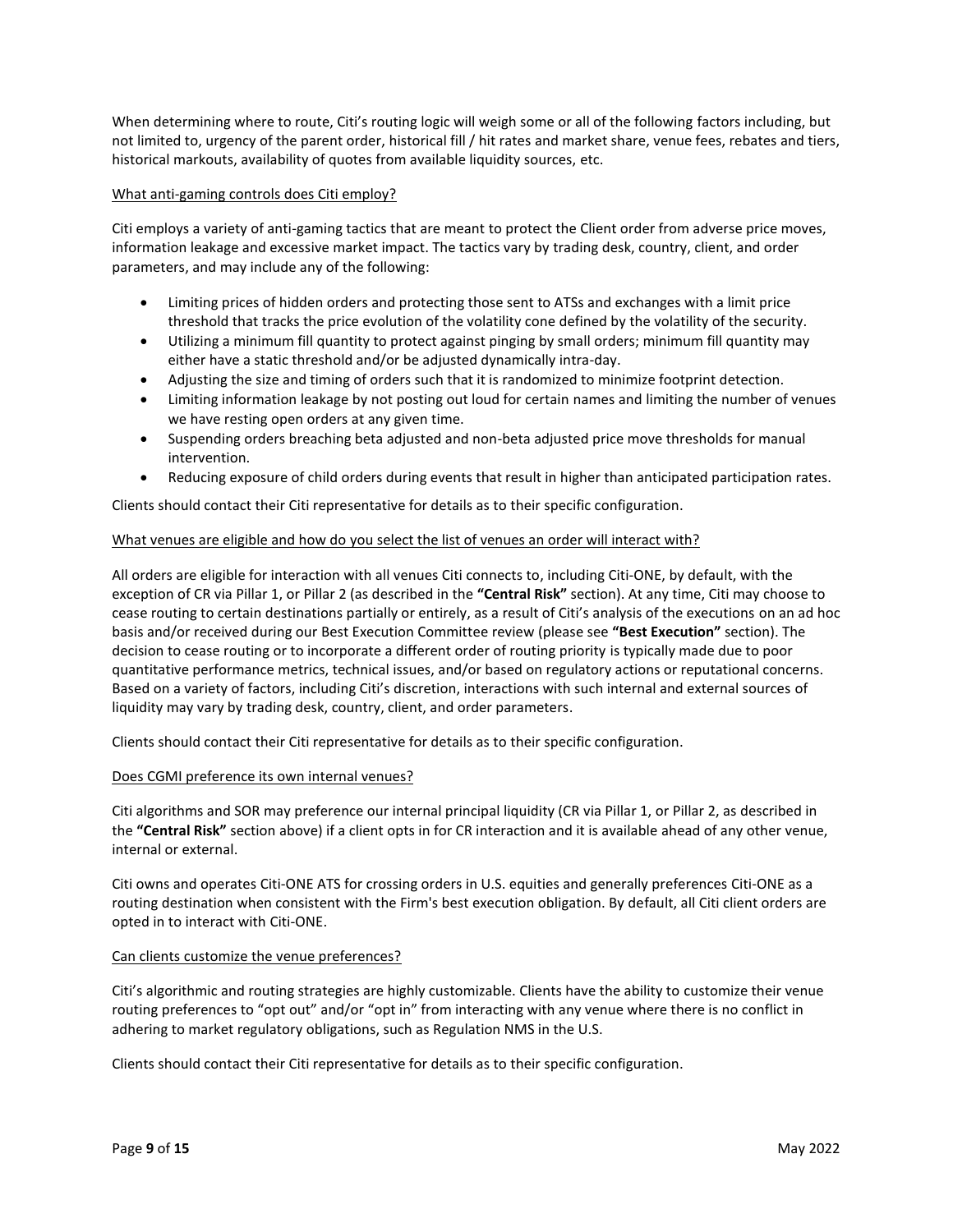### What market data does Citi use?

In the U.S., CGMI uses a combination of direct (proprietary) and indirect (SIP) market data feeds for routing purposes. If there are any issues with one or more of the direct market data feeds, Citi reserves the right to fail over to the SIP feed without notifying customers in advance. CGMI does not have direct market data access to the Long Term Stock Exchange (LTSE), NYSE National, NYSE American, NYSE Chicago, and MIAX PEARL Equities Exchange.

For more detailed information on Citi-ONE, please see Part III, Item 23: Market Data, in the Form ATS-N accessible here[: https://www.sec.gov/divisions/marketreg/form-ats-n-filings.htm.](https://www.sec.gov/divisions/marketreg/form-ats-n-filings.htm) 

In Brazil and Mexico, Citi captures market data from Refinitiv (now part of London Stock Exchange Group).

For Canadian equities (including inter-listed securities traded in Canada), Citi routes client orders to Virtu ITG Canada Corp. for execution in Canadian markets.

### How are platform enhancements implemented?

At any time, Citi may implement enhancements to its Electronic Trading platform, which includes Citi's algorithms, smart order routers and core infrastructure components, and we will endeavour to communicate material changes to you on a best-efforts basis. As part of the release of an enhancement(s), the roll-outs may be performed across the platform as a whole or in parts to all trading desks, traders and clients or a subset of trading desks, traders and clients. For some enhancements or venue access, a group made up of internal traders and in some circumstances clients who have specifically opted in, may be given access to the functionality or venues access that is not available to all clients described herein. Once the enhancements have been verified, Citi may make the enhancements available to all clients.

### Citi's Handling of Held/Not Held Orders

Orders transmitted to Citi may be handled on a "held" or "not held" basis. As a general matter, Citi handles orders from institutional clients on a "not held" basis unless the client order specifically indicates otherwise. With limited exception, Citi does not accept held orders, nor will Citi accept a modification of a not held order to a held order.

Contact your Citi representative to determine whether an exception might be available.

### Does Citi accept GTD and GTC Orders?

Citi provides the following order handling procedure and protocols as it relates to the duration of cash equities orders in the Americas. In the interests of increasing transparency, the following disclosure is to inform CGMI clients and those clients of CGMI affiliates whose orders are entered with CGMI or Citi's affiliates (collectively, "Citi Clients") of Citi's order handling procedures and protocols related to good-til-date ("GTD") and good-til-cancelled ("GTC") orders in cash equities products.

# *Duration of orders*

Citi considers client orders to be Day Orders, unless otherwise specified. A Day Order is an order that is only valid on and for the day it is entered. Day Orders and unfilled portions of partially executed Day Orders will expire at the end of the regular trading day on the day that the order was received (generally 4:00 p.m. Eastern Time).

The Firm also accepts GTD and GTC orders. GTC/GTD orders are only eligible for execution during the regular market hours between 9:30 a.m. to 4 p.m. Eastern Time. A GTC/GTD order will remain open on the Firm's books until executed, cancelled by the client that placed the order or cancelled by the Firm, or in case of GTD until the order expires at its designated time-in-force date but no later than one calendar year, whichever comes first.

*Reserved rights as it relates to GTD/GTC orders*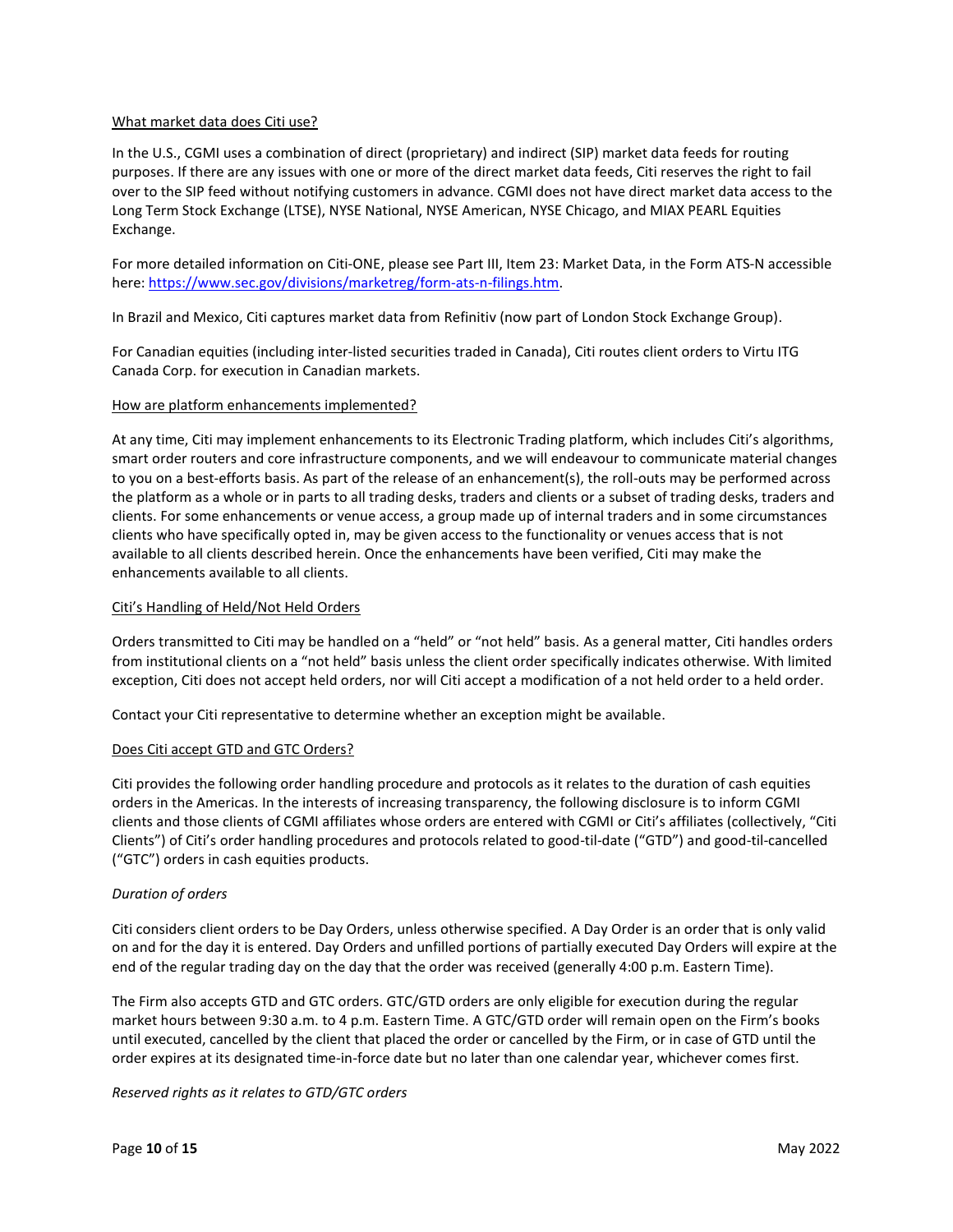The Firm reserves the right, at its sole discretion but subject to applicable laws and rules, to modify, suspend, or cancel any of its order handling protocols as it relates to GTD/ GTC orders entered by Citi Clients. While the Firm makes reasonable efforts to ensure the GTD/ GTC offering operates as expected, there may be a risk associated with the system failure, interruption, or delay in messaging (i.e., cancelations) that could expose a client to substantial damage, expense or loss. In the case of a system failure or other delay or outage, Citi will use commercially reasonable efforts to provide you with current information and communicate any order updates, modifications, cancellations, etc. in timely manner. Below is the list of the Firm's expectations from its clients, when GTD/ GTC orders are entered by Citi Clients:

- Citi reserves the right to cancel GTC/GTD orders for any reason, including systems issues/unavailability, corporate actions on a best-efforts basis (dividends, splits, and symbol changes), security restrictions, and risk checks at any point in the lifetime of the GTC/GTD order.
- It is the responsibility of each Citi Client to check and monitor the status of their GTC/GTD orders whether these orders are live, cancelled or modified as intended, and have not been cancelled by Citi for any reason at all times, including during U.S. market hours.
- Each Citi Client must provide three electronic contact means (e.g., phone numbers, IMs, emails) that are actively monitored during applicable business hours between 7 am and 6 pm Eastern Time in the event orders require intervention/action/confirmation.

To the extent permitted by applicable law, the Firm reserves the right and will have no responsibility or liability for any potential damage, expense or loss incurred due to the failure to adhere to the above expectations.

# **(7) CGMI Best Execution**

## How does CGMI provide Best Execution?

In any transaction for or with a customer or a customer of another broker-dealer, CGMI uses reasonable diligence to ascertain the best market for the subject security and buy or sell in such market so that the resultant price to the customer is as favorable as possible under prevailing market conditions. Reasonable diligence may include, amongst other things, the character of the market for the security (e.g., price, volatility and relative liquidity, and pressure on available communications), the size and type of transaction, the number of markets checked, the accessibility of quotations, and the terms and conditions of the order.

CGMI also maintains a best execution governance framework designed to (i) consistently seek to deliver best execution and operate in the best interests of our clients; (ii) comply with all relevant regulatory requirements; and (iii) continuously look at ways to further improve our execution capabilities. This framework supports CGMI's review of held and not held order handling practices for compliance with the principles of Best Execution, and any recommendations for policies, procedures, and order handling practices relating thereto to qualified principals of the Firm responsible for the pertinent business activities.

When making decisions regarding the handling and routing of customer orders, CGMI considers (among other things) the size and type of the order; the trading characteristics of the security involved (including liquidity); the availability of accurate information affecting choices as to the most favorable market center for execution and the availability of technological aids to process such information; and the cost and difficulty associated with achieving an execution in a particular market center.

CGMI can provide clients with Transaction Cost Analysis (TCA) reports and show a liquidity map for a client's equities order flow that shows venues and the percentage of liquidity provided versus taken at each venue. In addition, upon request by a client, CGMI can provide such client with an SEC Rule 606 report that shows standardized disclosure of our institutional order handling and routing. For additional disclosures concerning order handling and routing, please see our SEC Rule 606 Disclosure [\(https://www.citi.com/icg/about/assets/docs/SEC-](https://www.citi.com/icg/about/assets/docs/SEC-Rule-606-Disclosure.pdf)[Rule-606-Disclosure.pdf\)](https://www.citi.com/icg/about/assets/docs/SEC-Rule-606-Disclosure.pdf).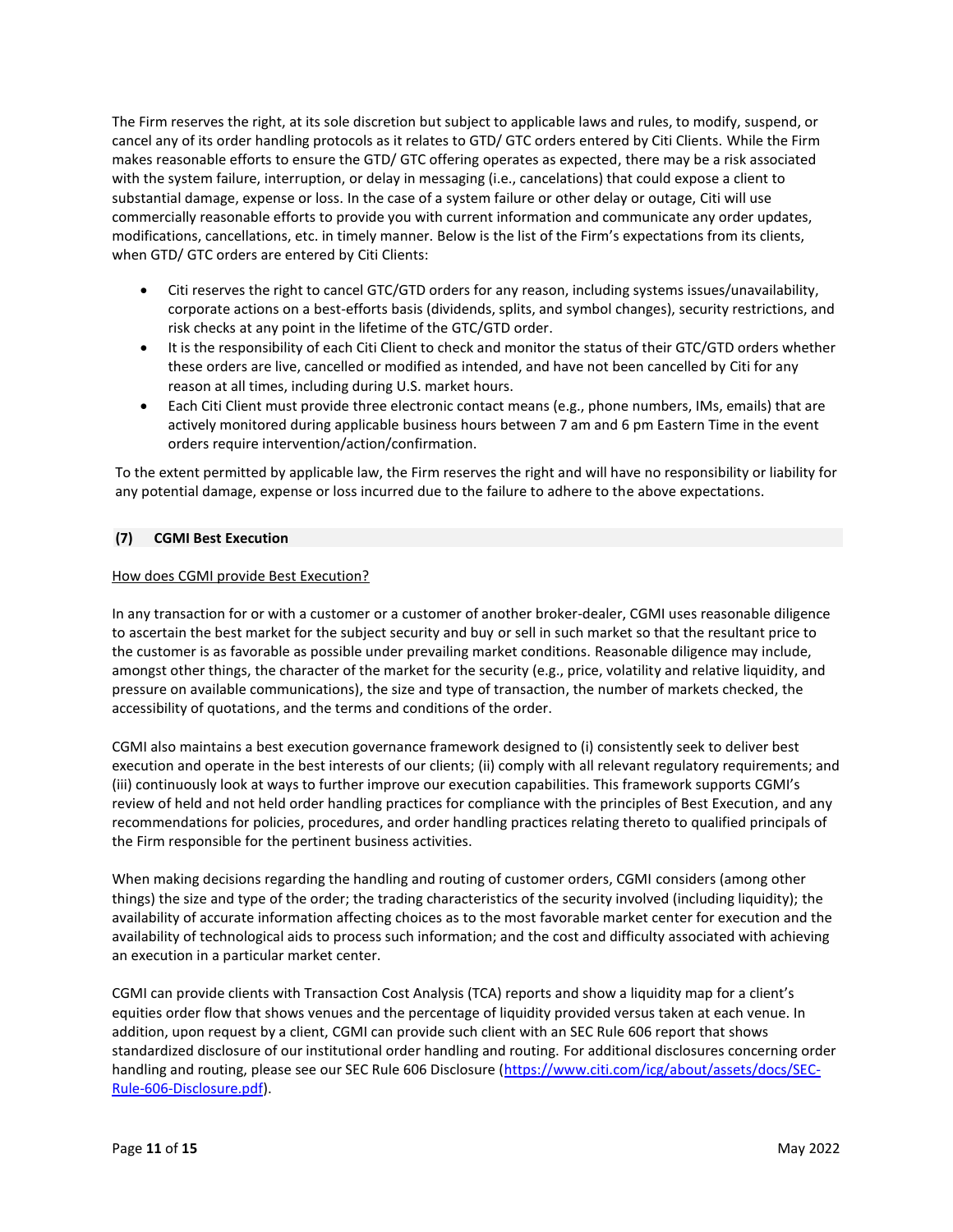### **(8) Market Commentary**

When we provide market commentary, we are not acting as your adviser and we do so with the expectation that you are a sophisticated investor capable of making your own investment decisions without reliance on suggestions or information we may provide.

## **(9) Trading Limits**

To the extent we communicate or otherwise impose notional or share limits and/or any other limits or control settings, any such limits/controls are for the benefit of Citi and have the goal of fulfilling Citi's obligations under the SEC's Market Access Rule (15c3-5).

You may not rely on any such limits for your risk management purposes.

## **(10) Confidentiality / Privacy and Data Management**

We are bound by contractual and regulatory obligations relating to confidential information and have adopted policies and procedures to assist us in meeting these obligations. Additionally, we follow a Global Markets and Securities Services Policy on Sharing Client or Citi Confidential Information, which sets out requirements that apply in connection with the sharing of Client and Citi Confidential Information. This policy provides that, with limited exception (including as described below), Confidential Information may not be shared externally and, within Citi, may be shared only on a "need to know" basis.

Also see Citi's global Privacy Notice here: https://www.citigroup.com/citi/privacy.html. For more information, please contact your CGMI representative.

What follows is a non-exhaustive discussion of how we may use and share certain order and execution data, including cancellations/modifications (together, "Trade Data"):

### Citi may use Trade Data for bona-fide business purposes

These business purposes include, without limitation, performing venue and transaction cost analysis, evaluating order routing practices, advertising aggregated low-touch and high-touch trading volumes externally, improving trading decisions (e.g., by understanding market dynamics, to determine trading strategy, or evaluate capital commitment trades) and distributing IOIs. Additionally, we analyze information regarding executed and unexecuted transactions on an individual and aggregate basis for a variety of additional purposes, including credit and market risk management, sales coverage, client relationship management, and revenue tracking and management. In addition, Trade Data will also be analyzed internally by Citi personnel who support the execution channel (including, but not limited to, Operations, IT/application support team, Compliance, electronic execution analysts and quantitative analysts) in order to optimize the execution offering.

As part of our obligations as a regulated entity, we share Trade Data with our global regulators or the public as required, and may rely on vendors to comply with such obligations, e.g., preparing and displaying statistical reports required by SEC Rule 605 and 606. We may also disclose this information as requested or required by deposition, interrogatory, request for documents, subpoena, civil investigative demand or similar process.

### Aggregated Anonymized Data

We analyze, comment on, and disclose the anonymized and aggregated Trade Data of all clients regarding executed and unexecuted transactions, together with other relevant market information, internally and to third parties, as market color.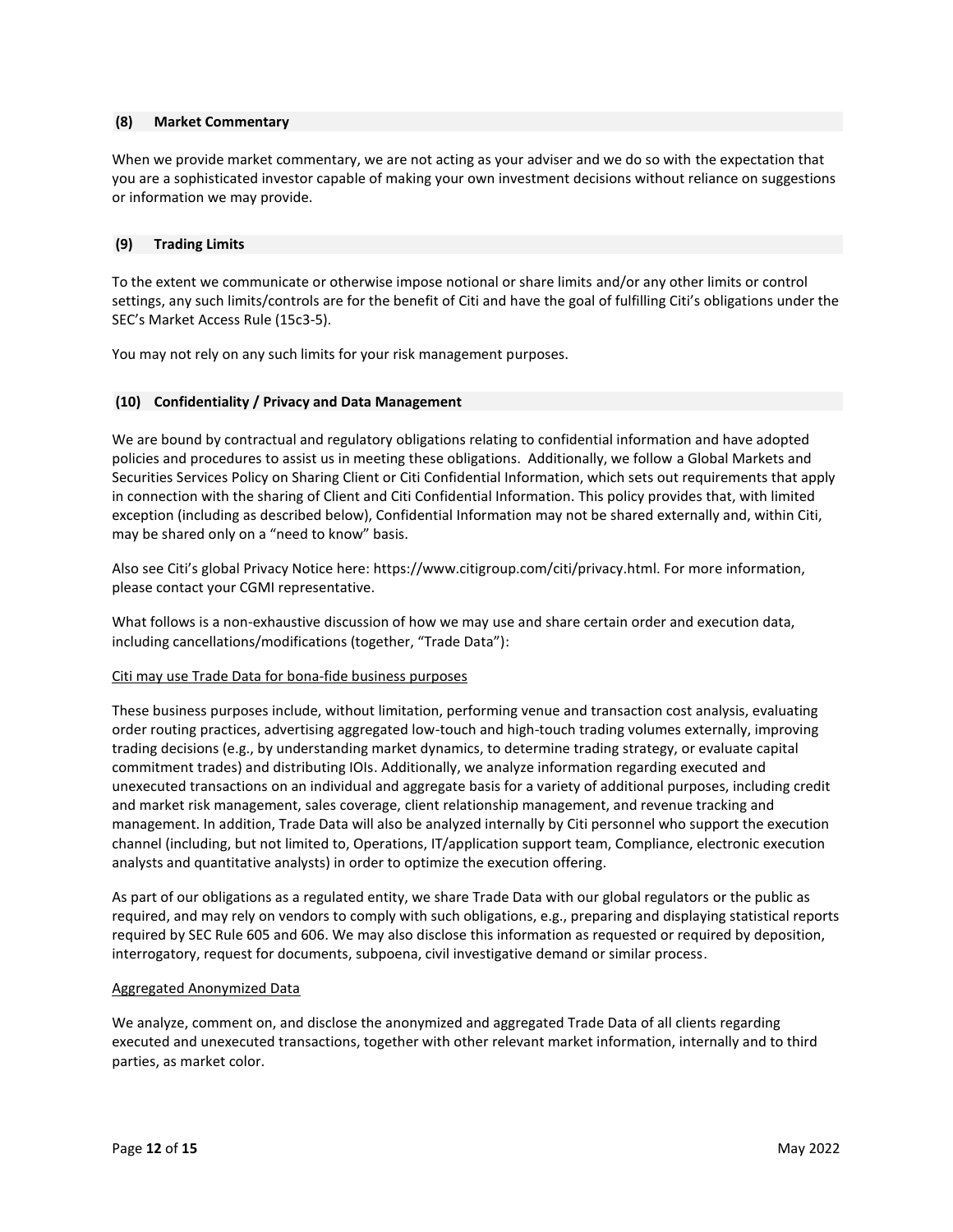We also use such anonymized and aggregated information in products, services or data that we offer as part of our business.

CGMI advertises client electronic trading executed volume on a delayed basis - clients may opt out by contacting their CGMI representative.

For Central Risk, we will run simulations and share aggregated and anonymized statistics such as, but not limited to potential profit and loss, crossing rates, cost savings, with our Central Risk teams (Central Risk, "CR") to evaluate whether the CR offering should be made to a non-opted in client, to evaluate the impact of any adjustments/changes made or to be made to the Central Risk system with opted-in clients, and to gauge whether to provide an CR offering or make changes to the CR offering for a client. When doing so, in all cases, no individual orders or transaction information is shared. If a client has opted in to trading with Central Risk, then client name would be shared.

Opt out may be offered for a limited set of aggregated and anonymized data sets described herein; please contact your sales representative for details.

### Client Coverage

Single Point of Contact – For certain North America Cash Equities clients, upon notice and consent, sales coverage will be streamlined by having a single point of contact (and assigned back-up coverage) for all of their High-Touch, Electronic Execution and Program Trading orders ("Cash Products", which, for clarity, includes single stocks, ETPs and total return swaps on cash equities). The assigned coverage will have visibility into all of that client's orders in those Cash Products. Clients who do not consent to this streamlined coverage model will follow the default coverage model described here.

High Touch – By default, high-touch orders remain visible to the desk(s) to which the orders are routed for execution. Additionally, if an order is sent to Citi's Smart Order Router (SOR) by any desk for algo or DMA interaction, then the Electronic Execution (EE) desk and Execution Advisory Services (EAS) have visibility into your order for support with execution globally.

Electronic Execution (Low Touch or EE) – When orders are routed directly to the EE desk, other desks cannot see the security entered or traded, and therefore cannot see side, quantity, etc. The EE desk globally has its own entitlements which are designed to maintain the confidentiality of your order flow. This infrastructure is separate from that of the High-Touch Cash desk, Program Trading desk and Research Sales team.

CGMI ATS – The Citi algorithms and SOR may also interact with Citi-ONE and if an order match occurs, your order and execution will be visible to CGMI's ATS desk. For more detailed information, please see Part II, Item 7: Protection of Confidential Trading Information, in the Form ATS-N filing accessible here: [https://www.sec.gov/divisions/marketreg/form-ats-n-filings.htm.](https://www.sec.gov/divisions/marketreg/form-ats-n-filings.htm)

FIX – With respect to FIX orders (sent either via high-touch or low-touch channels), CGMI's Connectivity team can view all such orders.

### **(11) Conflicts of Interest**

The fact that we act as a broker and a dealer in securities for multiple Clients with differing interests gives rise to inherent conflicts of interest between us and our Clients and among our Clients with respect to whether, when, to what extent and at what prices we execute transactions with our Clients.

In some Equities markets we may maintain inventory or pre-position in anticipation of a future Client's order. We may derive additional benefits from that activity, including, among others, reduced transaction costs when we use internal liquidity and ownership or other economic interest (such as the right to receive payments or other fees or revenue sharing) in an external venue or platform where we trade to fill a Client's order. This activity may present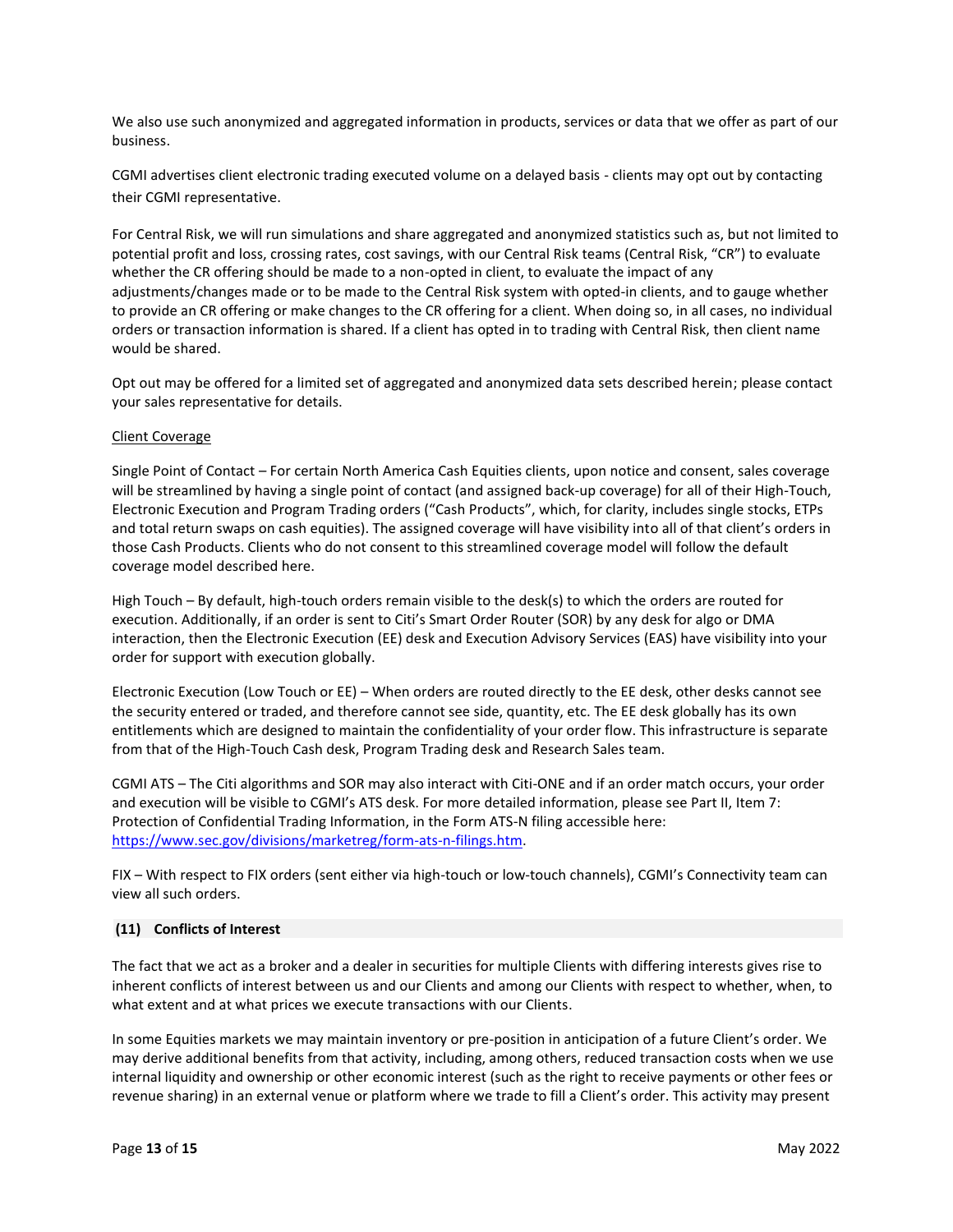conflicts of interest, but it is our policy to conduct this activity in a manner designed to avoid disadvantaging our Clients. All compensation or other economic interests resulting from such arrangements will accrue to Citi's account and not the Client's account.

Reference price transactions are transactions agreed with reference to a future determined auction price, benchmark, or other reference price. A Client should be aware of the key mechanics of reference prices and that the use of reference prices creates inherent conflicts of interest between Citi and its Clients. Our hedging activity is only for risk mitigation purposes and never to influence or manipulate the reference price.

Any Citi entity may transact business with you or on your behalf or (where separately agreed in writing) provide advice to you, in circumstances where it has, directly or indirectly, a material interest or a relationship of any description with a third party which may involve a conflict of interest or potential conflict of interest with you. In this context, material interests or relationships may include, without limitation, Citi interests through market ownership and personnel interests through shareholdings or board memberships. Subject to applicable law, no such conflict of interest or potential conflict of interest shall prevent any Citi entity from carrying out any transaction and no Citi entity shall be liable to account to you for any benefit made or received by it in such circumstances.

We have policies and procedures to identify, consider and manage potential conflicts of interest and protect the integrity of our relationships with our clients. Citi Personnel are required to comply with such policies and procedures and may not do anything directly or indirectly that is prohibited thereunder. A summary description of our conflicts of interest policy is available to you on request.

For information on Citi-ONE, please see Part II, Item 7: Protection of Confidential Trading Information, in the Form ATS-N filing accessible here: [https://www.sec.gov/divisions/marketreg/form-ats-n-filings.htm.](https://www.sec.gov/divisions/marketreg/form-ats-n-filings.htm)

## **(12) Quantitative Analysts**

CGMI maintains a record of all orders received (including orders received but not executed), and all orders executed, as required by regulation. These records are generally available to Technology, Compliance, and control function personnel in order to surveil trading and monitor operational status. Additionally, certain front-office personnel employ quantitative techniques to analyze these records for various business purposes (e.g., to manage credit and market risk, to enable client relationship management, to improve trading decisions, to improve both CR and EE offerings, to produce market commentary, to monitor trading, etc.). These personnel may be organized into teams that have reporting structures separate from the Equities Division (e.g., MQA) and whose supervision and compensation are directed independently from the Equities Division, or they may be embedded within a particular business within the Equities Division (e.g., Execution Advisory Services or "EAS" within the EE business) and have their supervision and compensation directed by the management of their particular business.

For information on Citi-ONE, please see Part II, Item 7: Protection of Confidential Trading Information, in the Form ATS-N filing accessible here: [https://www.sec.gov/divisions/marketreg/form-ats-n-filings.htm.](https://www.sec.gov/divisions/marketreg/form-ats-n-filings.htm)

### **(13) Payment for Order Flow**

Rule 607 of Regulation NMS requires broker-dealers to disclose, upon opening a new customer account and on an annual basis thereafter: (i) their policies regarding payment for order flow, including a statement as to whether any payment for order flow is received for routing customer orders and a detailed description of the nature of the compensation received; and (ii) their policies for determining, in the absence of specific customer instructions, where to route customer orders that are the subject of payment for order flow, including a description of the extent to which orders can be executed at prices superior to the National Best Bid / Offer ("NBBO").

Certain venues offer cash credits or rebates for orders that provide liquidity to their books and charge explicit fees for orders that extract liquidity from their books. Other venues are inverted, meaning they offer those benefits for orders that remove liquidity from their books and charge fees for orders that provide liquidity to their books. CGMI